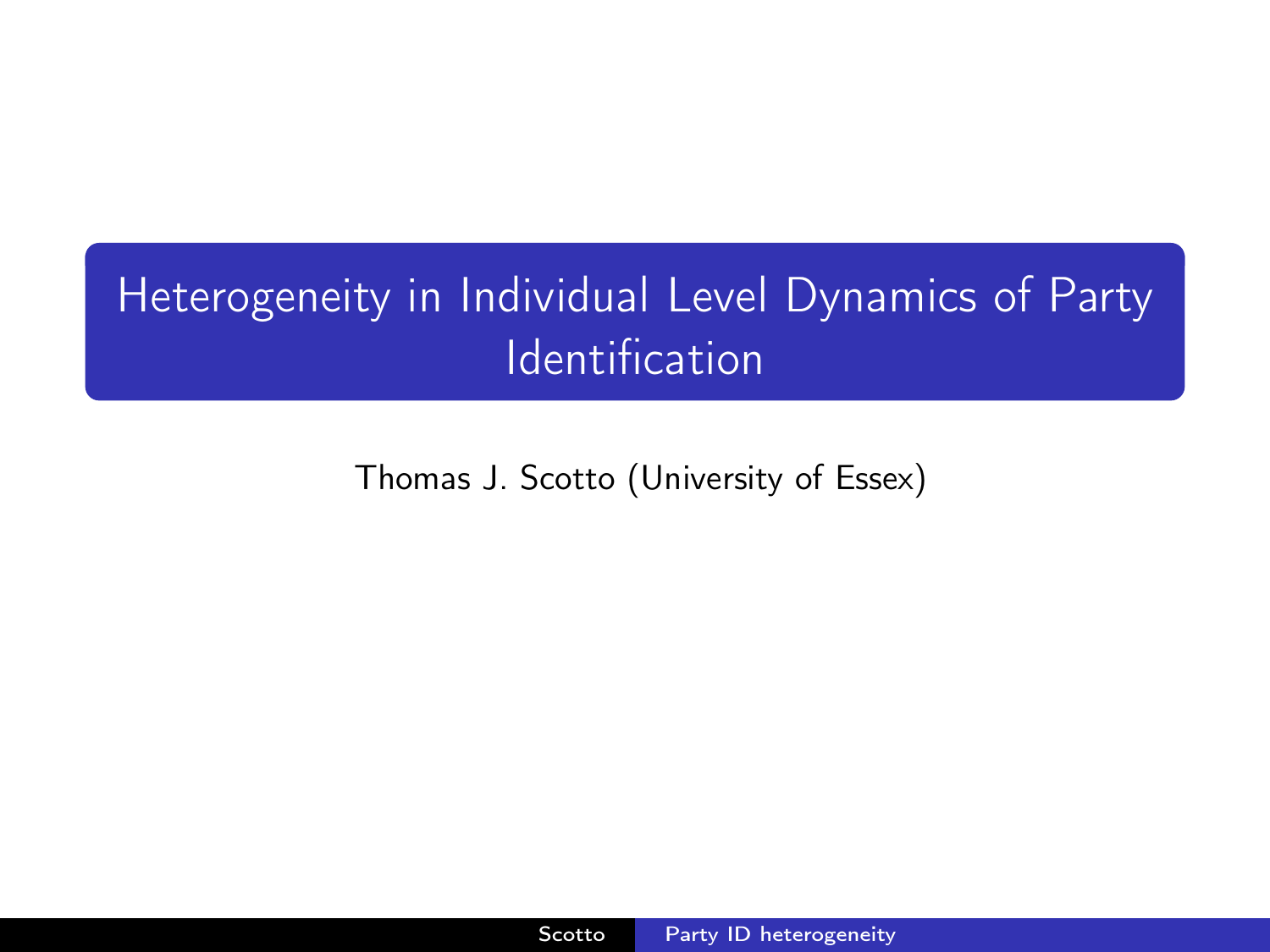| Model                | Party ID<br>stable | Influence<br>of time | Measurement<br>error | Unobserved<br>heterogeneity |
|----------------------|--------------------|----------------------|----------------------|-----------------------------|
| Social-Psychological | yes                | major events<br>only | no                   | no                          |
| Latent Construct     | yes                | major events<br>only | yes                  | no                          |
| Rational Updating    | no                 | constant             | no                   | no                          |
| Macropartisanship    | no                 | constant             | unimportant          | no                          |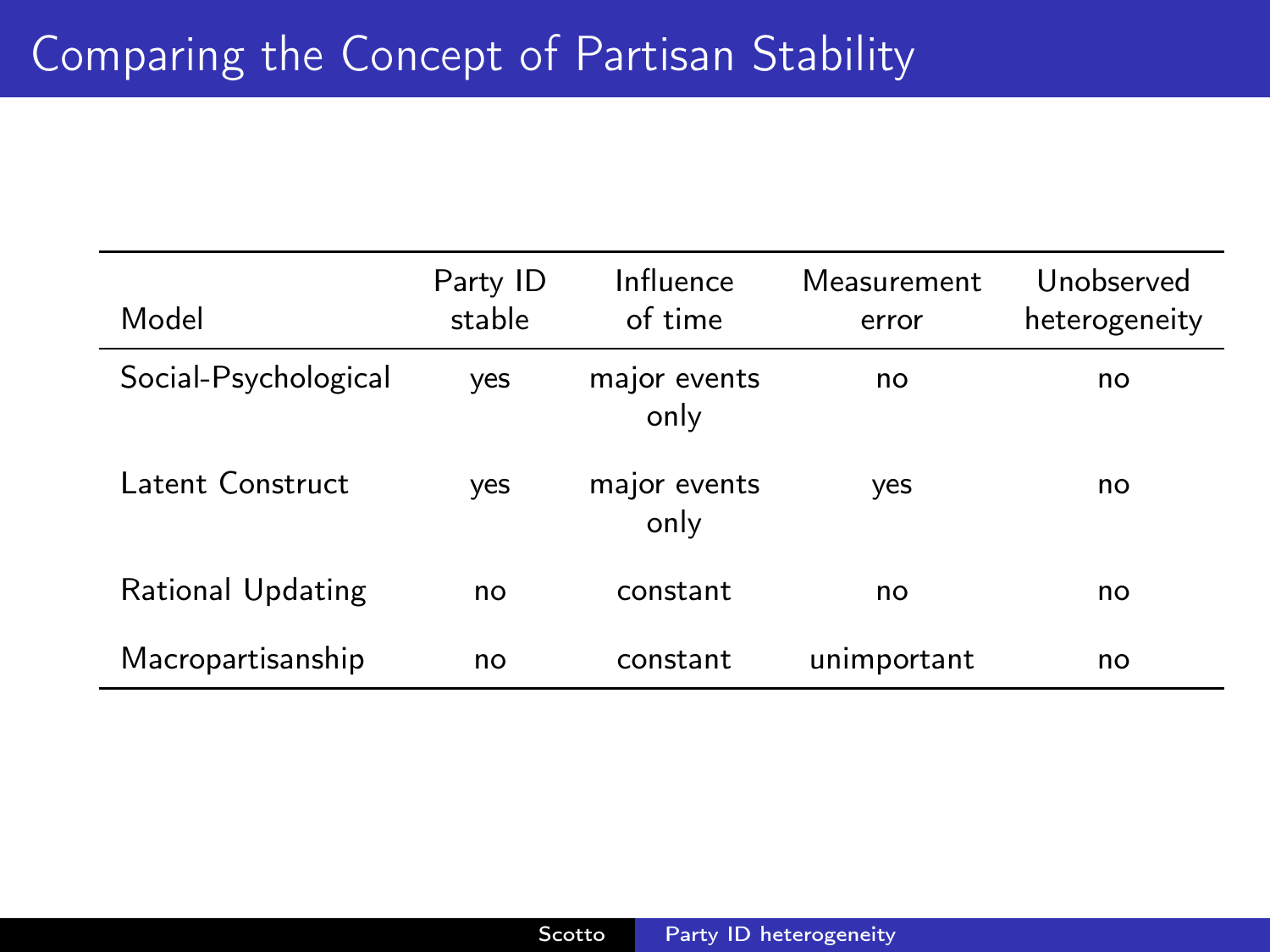## Mixed Latent Markov Models



$$
P(y_{it}) = \sum_{m=1}^{M} \sum_{x_0=1}^{3} \cdots \sum_{x_T=1}^{3} P(m) P(x_0) \prod_{t=1}^{23} P(x_t | x_{t-1}, m) \prod_{t=0}^{23} P(y_{it} | x_t)
$$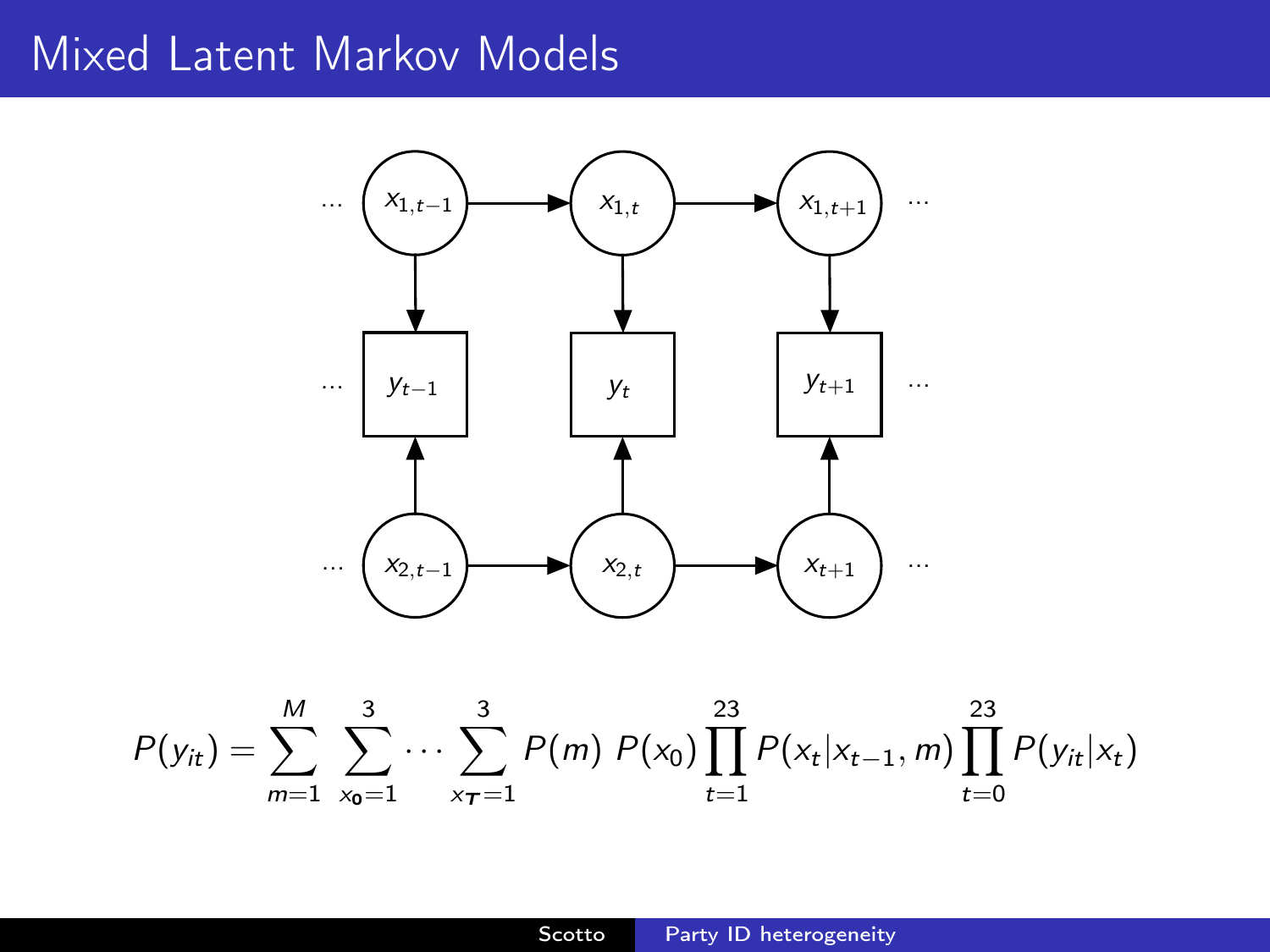- **German Socio-Economic Panel (GSOEP)**
- $\triangleright$  West-German sample
- Annual data 1984-2007 (24 waves)
- $\triangleright$  Time period includes three major political events:

German reunification (1990) Donation scandal of CDU (1999/2000) Major policy shift by SPD (2003)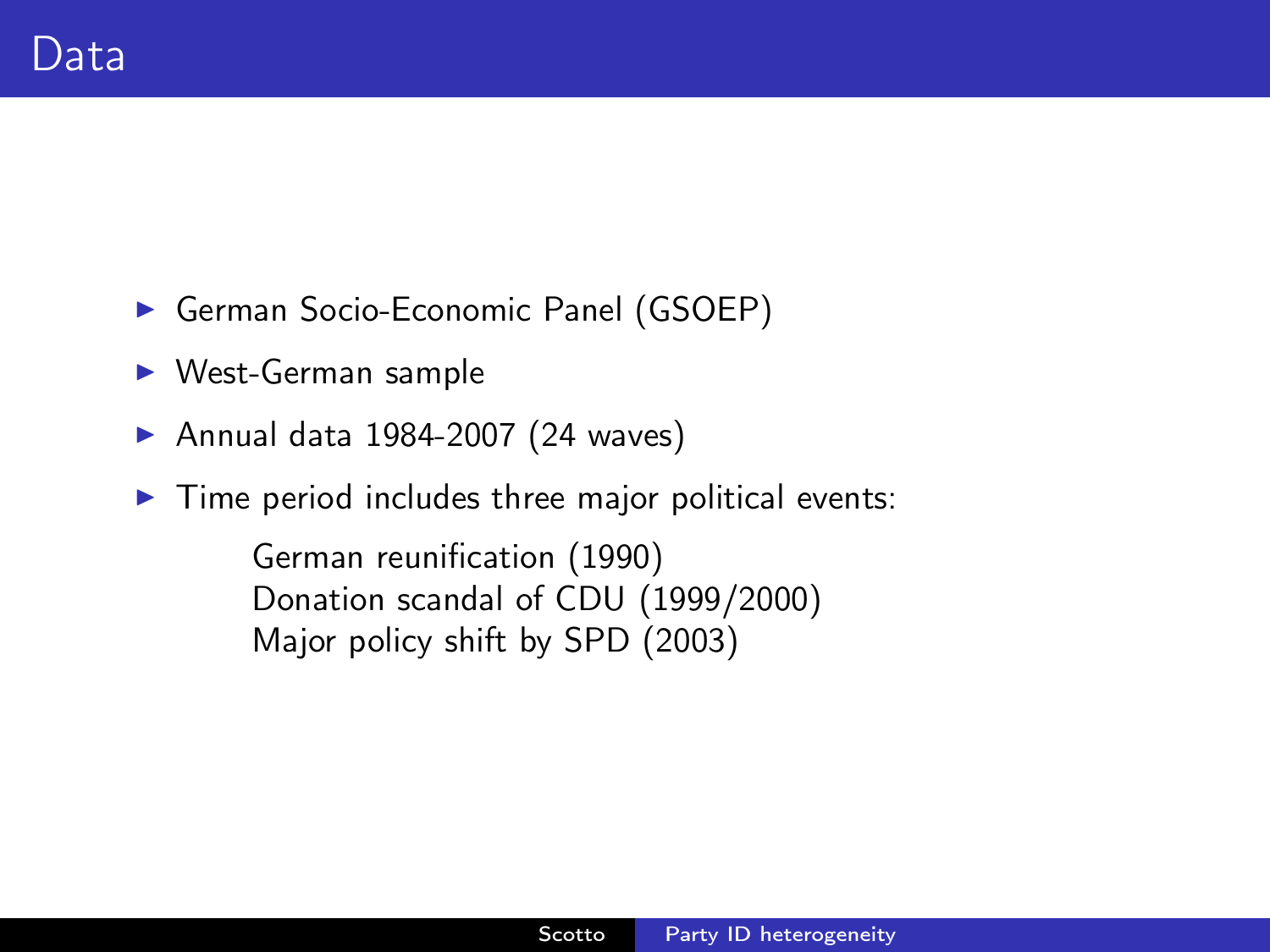## In and Outflow of Two Major German Parties



(Proportion of Stayers: 50 per cent)

0.0 0.1 0.2 0.3 0.4 0.5